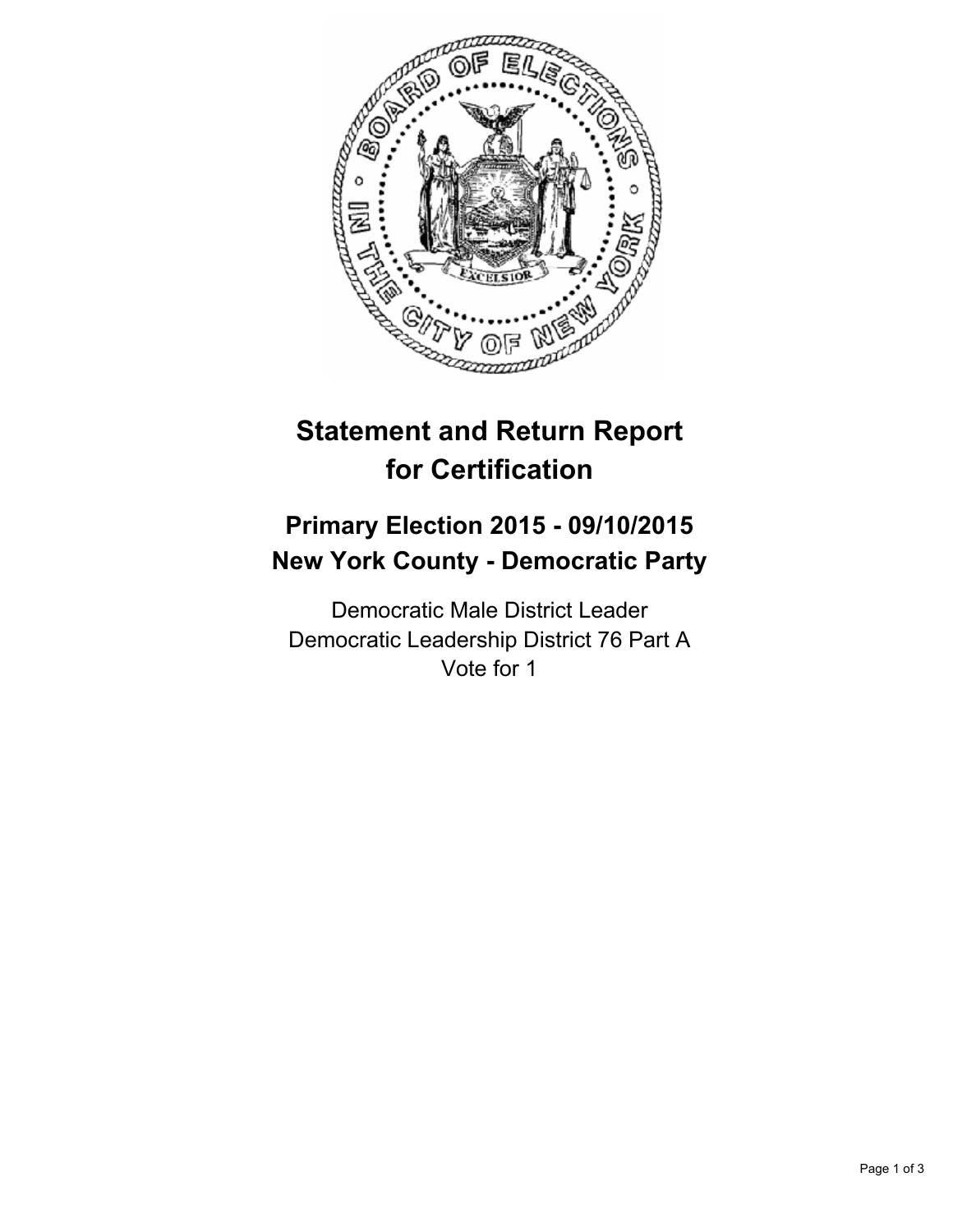

### **Assembly District 76**

| <b>PUBLIC COUNTER</b>                                    | 762 |
|----------------------------------------------------------|-----|
| ABSENTEE/MILITARY                                        | 59  |
| <b>AFFIDAVIT</b>                                         | 2   |
| <b>Total Ballots</b>                                     | 823 |
| Less - Inapplicable Federal/Special Presidential Ballots | 0   |
| <b>Total Applicable Ballots</b>                          | 823 |
| <b>JOHN HALEBIAN</b>                                     | 397 |
| STEVEN S. GOLDBERG                                       | 145 |
| <b>MIKE DILLON</b>                                       | 229 |
| <b>GUS CHRISTENSEN (WRITE-IN)</b>                        |     |
| <b>Total Votes</b>                                       | 772 |
| Unrecorded                                               | 51  |